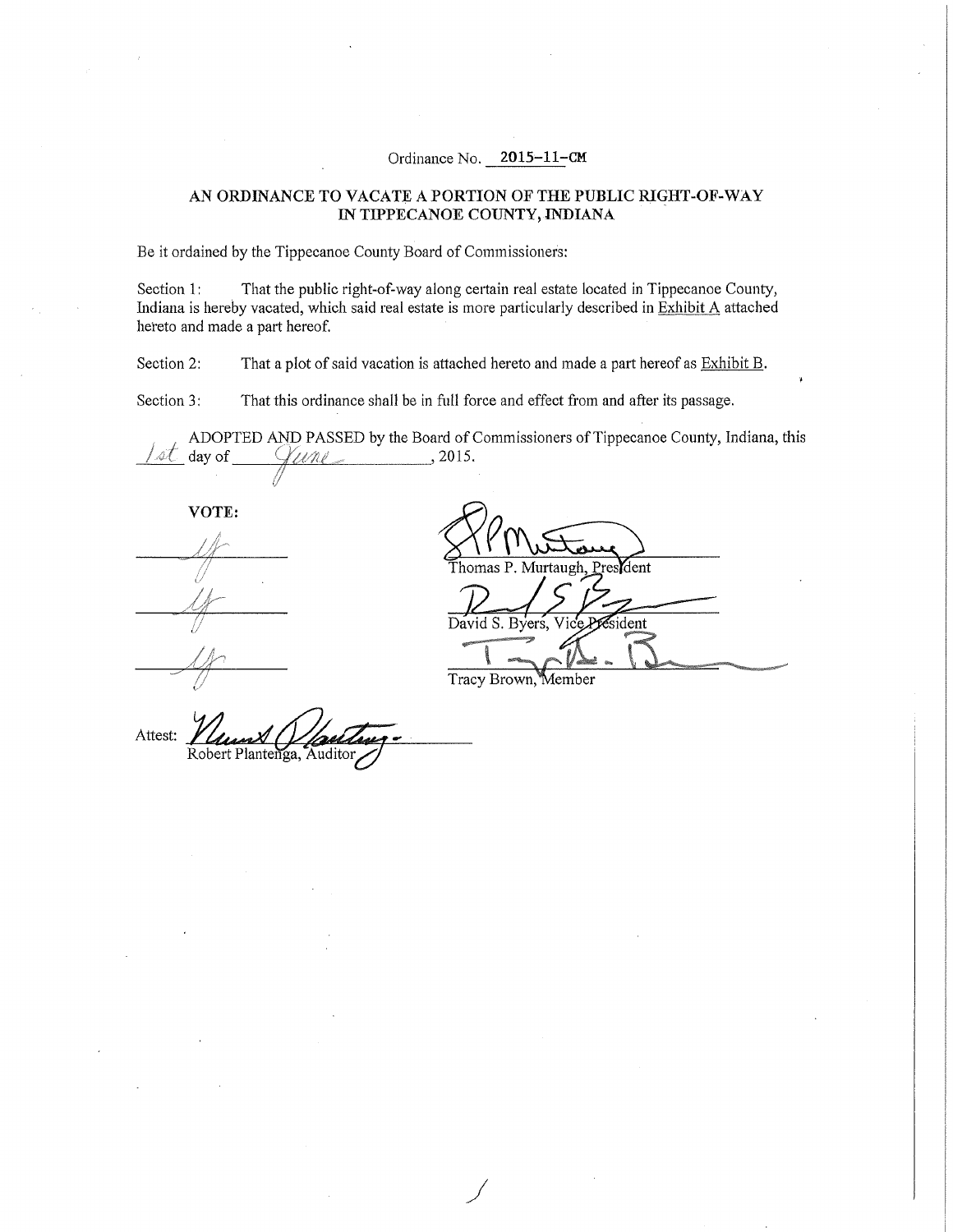The above **Ordinance** approved and accepted on behalf of the Board qf Commissioners of the County of Tippecanoe in the State of Indiana, on this  $\sqrt{\alpha t}$  day of  $\sqrt{\mu \mu L}$ , 2015. !/1

VOTE:

Thomas P. Murtaugh, President

David S. Byers, Vice President

Tracy A. Brown, Member

Constituting the Board of Commissioners of the County of Tippecanoe, in the State of Indiana.

Attest: *Number 19 Maulin*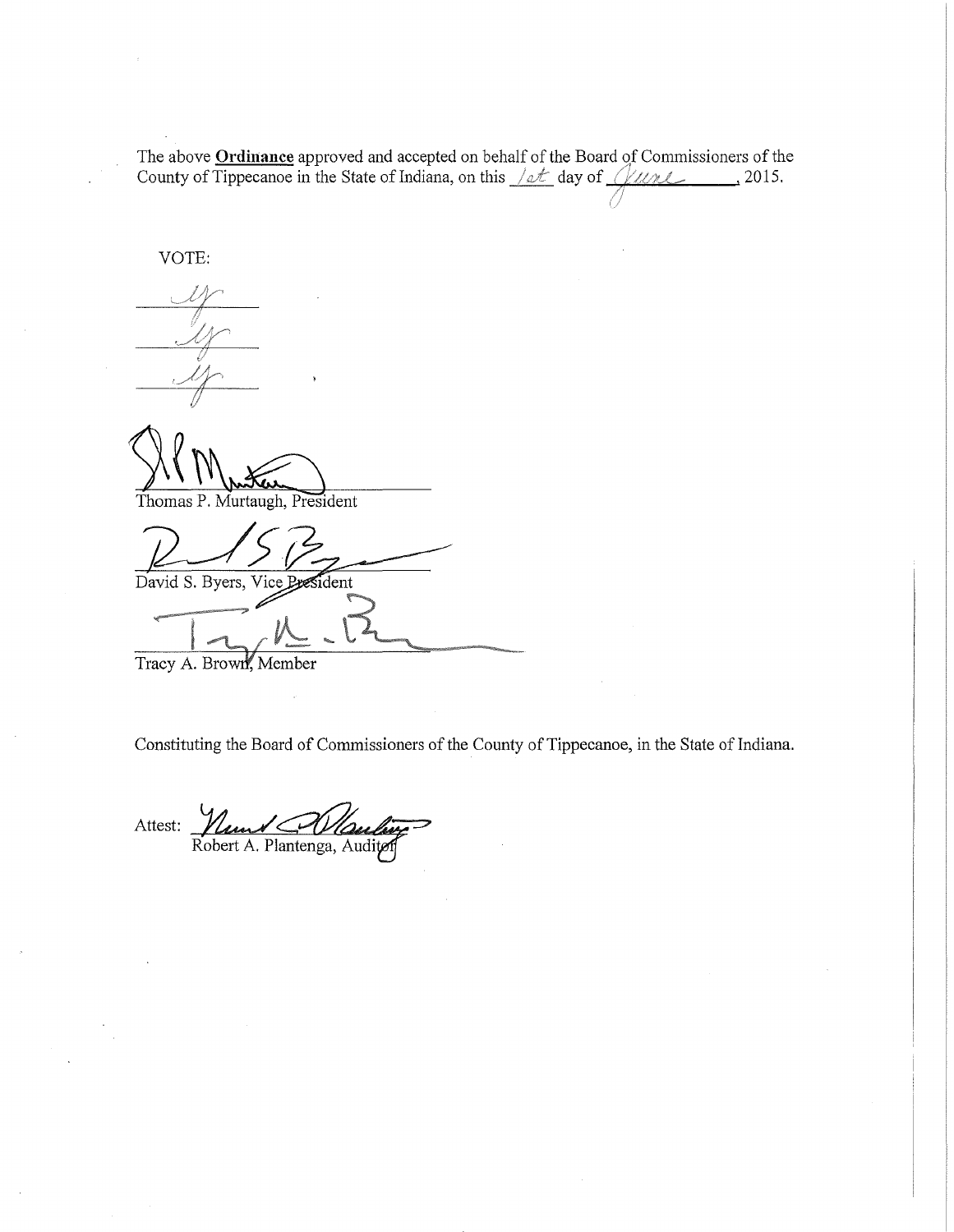## **EXHIBIT "A" (Description of Right-of-Way Vacation)**

A part of the southwest quarter of Section Eighteen (18), Township Twenty-two (22) North, Range Four (4) West, Wea Township, Tippecanoe County, Indiana, being a portion of the Cardinal Drive right-of-way as dedicated on the Final Plat of Raineybrook Estates Subdivision - Part One, recorded in Plat Cabinet 8, Slide 32 in the Tippecanoe County Recorder's Office, being more completely described as follows:

BEGINNING at the southwest corner of Lot Numbered Twenty {20) in said Raineybrook Estates Subdivision; thence along the westerly bounds of said Lot 20 for the following two (2) courses: (1) along a non-tangent curve to left (said curve being concave westerly, having a radius of 444.24 feet, and a chord bearing North 09°18'24" West, 146.77 feet) an arc distance of 147.45 feet; (2) along a tangent curve to the right (said curve having a radius of 250.46 feet, and a chord bearing North 14°38'26" West, 36.46 feet) an arc distance of 36.50 feet to the northwest corner of said Lot 20; thence along the westerly extension of the north line of said lot, North 89°47'53" West, 6.27 feet; thence along a nontangent curve to the right (said curve being concave northwesterly, having a radius of 90.00 feet, and a chord bearing South 24°42'55" West, 16.57 feet) an arc distance of 16.60 feet; thence along a tangent curve to the left (said curve having a radius of 35.00 feet and a chord bearing South 00°10'58" East, 35.19 feet) an arc distance of 36.87 feet; thence along a tangent curve to the right (said curve having a radius of 126.08 feet and a chord bearing South 20°06'29" East, 44.89 feet) an arc distance of 45.13 feet; thence South 09°50'57" East, 70.50 feet; thence South 45°25'24" East, 26.04 feet to the point of beginning, containing 0.08 acres, more or less.

SUBJECT TO ALL EASEMENTS, RESTRICTIONS, AND RIGHTS-OF-WAY OF RECORD.